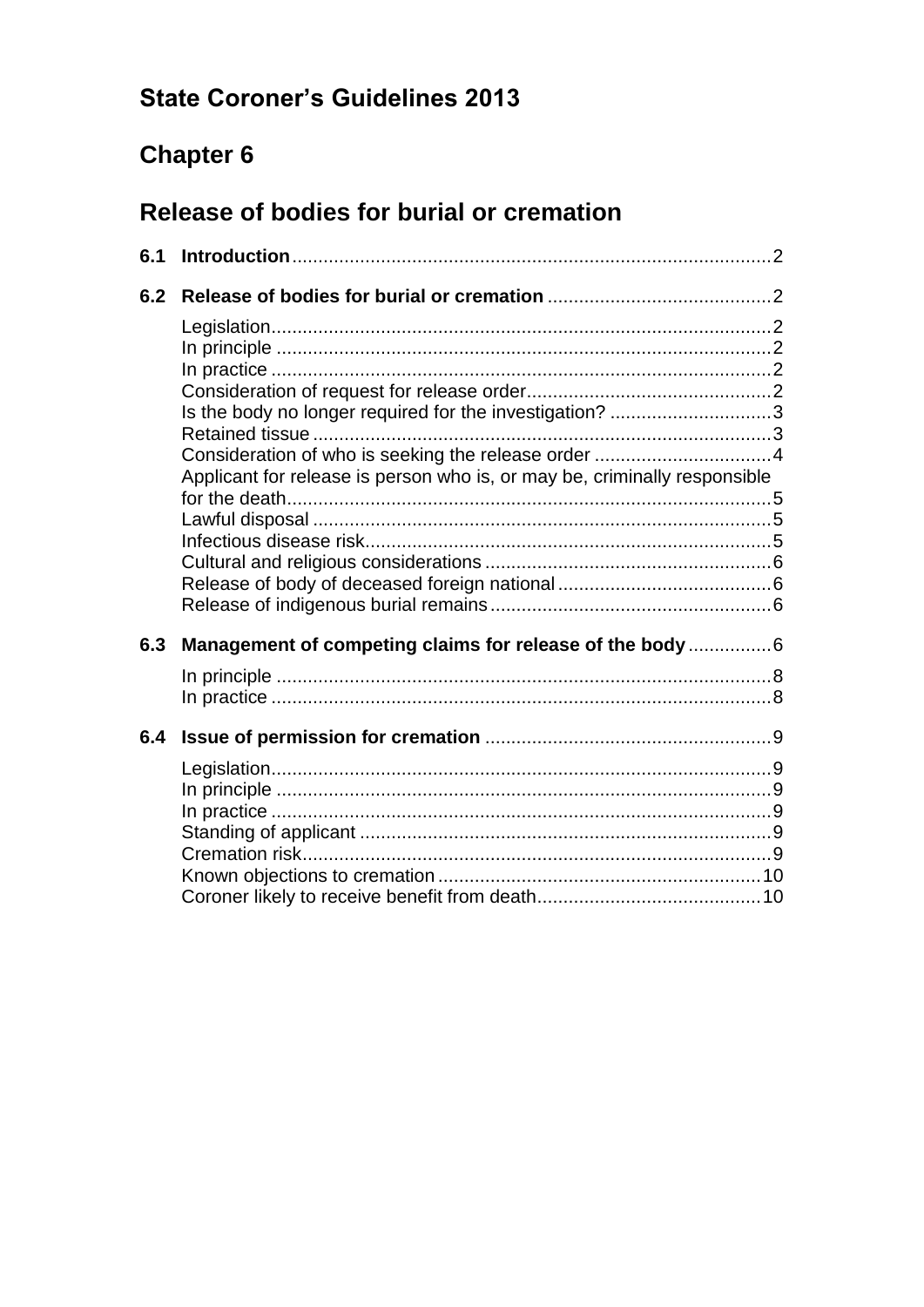# <span id="page-1-0"></span>**6.1 Introduction**

Timely release of a deceased person's body for burial or cremation is a significant step in the coronial process that can assist greatly in minimising distress to family members. The release process requires careful and expeditious consideration of the needs of the investigation, the family's wishes and the deceased's cultural or religious beliefs.

This Chapter sets out the matters a coroner must take into account before ordering the release of the body. It provides guidance about how to manage competing claims for possession of the body. It also deals with the matters a coroner must consider before giving permission for the body to be cremated.

## <span id="page-1-1"></span>**6.2 Release of bodies for burial or cremation**

## <span id="page-1-2"></span>*Legislation*

Coroners Act Sections 24, 26, Schedule 2 Dictionary

## <span id="page-1-3"></span>*In principle*

A coroner should order the release of a body that has been sufficiently identified as soon as the coroner is satisfied its retention is no longer necessary for the investigation of the death.

Before ordering the release, the coroner must consider whether it is still necessary for retained tissue to be kept for the investigation.

There are very limited circumstances in which a coroner can order the release of a body that has not been sufficiently identified.

It is important for coroners to have regard to cultural and religious considerations when considering the timing of a body's release.

If a coroner is satisfied the body is indigenous burial remains, the coroner must order the release of the body to the Minister responsible for the *Aboriginal Cultural Heritage Act 2003* and the *Torres Strait Islander Heritage Act 2003*, as soon as practicable.

## <span id="page-1-4"></span>*In practice*

Section 12(2) sets out the circumstances in which a coroner must stop an investigation. These include matters where the body is determined to be indigenous burial remains or that of a still born child or where the State Coroner has directed the investigation be stopped. In these cases and in those where an autopsy has been conducted and the body is no longer required for the investigation, the coroner should order release of the body as soon as practicable.

## <span id="page-1-5"></span>**Consideration of request for release order**

The family's nominated funeral director must submit a request for release (Form 14A), together with an application for permission to cremate where this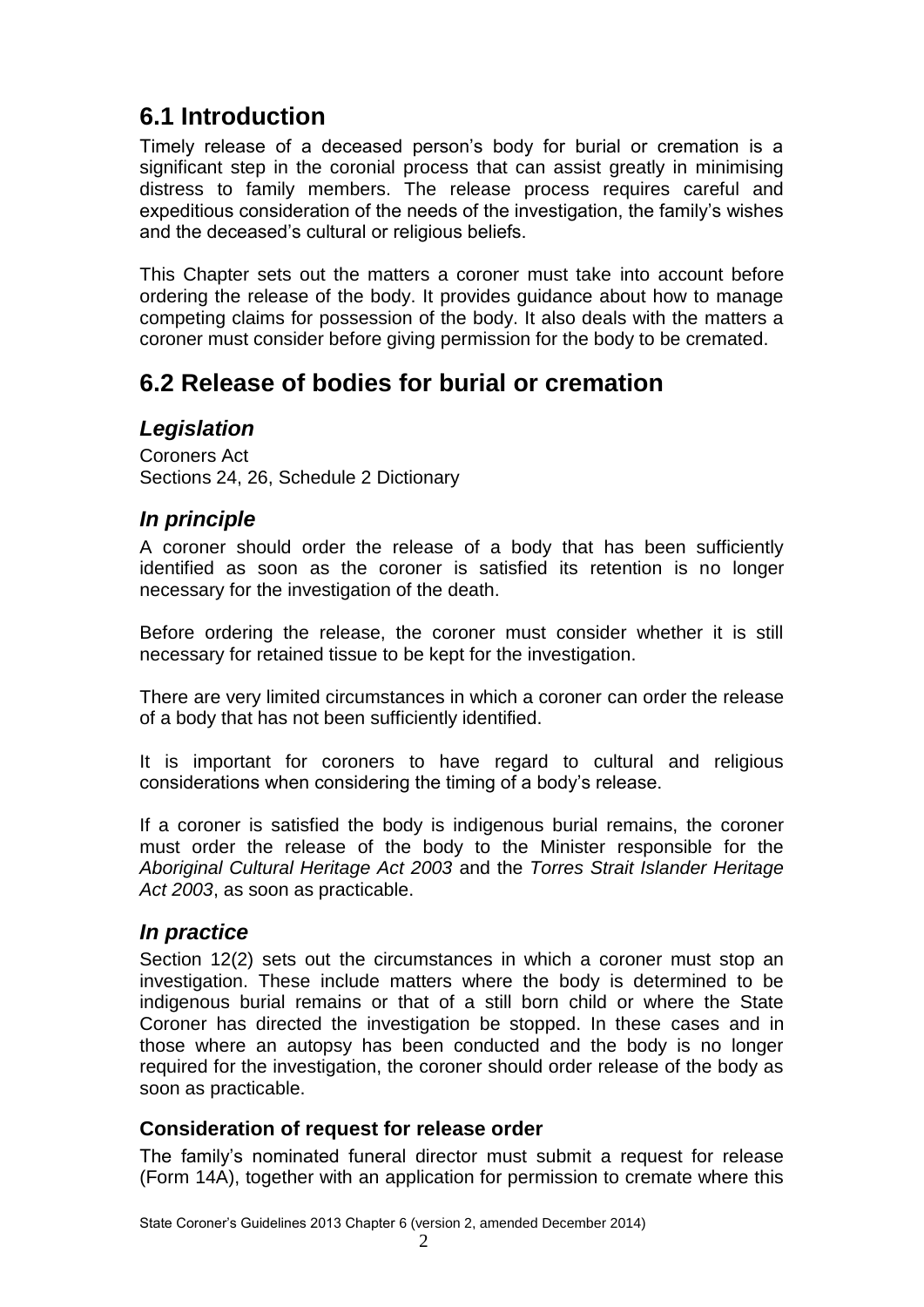is the family's chosen method of disposal. These forms are also used by funeral directors who are authorised to conduct burials and cremations under the *Burials Assistance Act 1965*. Infrequently, applications are made directly by family members or other persons.

The management of applications for permission to cremate is dealt with in section 4 below.

#### <span id="page-2-0"></span>**Is the body no longer required for the investigation?**

The crucial issue when considering a Form 14 request is whether releasing the body could impact on the coroner's ability to make the findings required under s. 45(2). This rationale underpins the prohibition under s. 26(4) on releasing a body if the deceased's identity has not been established.

The coroner should first review paragraphs 8 and 9 of Section A of the Form 3 (Doctor's Notice to Coroner after Autopsy). These sections require the pathologist who conducted the autopsy to advise the coroner whether they have completed an autopsy certificate or autopsy notice and whether the body is ready for release, more specifically whether (a) any tissue donation is complete; (b) the examination of the body is complete; (c) all retained tissue has been returned to the body and (d) whether the body has been formally identified.

Section 26(4) permits the release of an unidentified body in circumstances where the coroner believes it is necessary to bury the body. This is a carryover from the repealed *Coroners Act 1958*. While in practice this occurs infrequently, it may be appropriate in circumstances where a body has been stored at the mortuary for many years and the coroner is satisfied the person died from natural causes.

#### <span id="page-2-1"></span>**Retained tissue**

Chapter 5 of these guidelines deals with the circumstances in which a coroner may decide it is necessary to retain tissue, whole organs, foetuses or body parts.

In cases where retained tissue has not been returned to the body, the coroner must consider whether the tissue is still needed for the investigation e.g. to enable the completion of testing or for subsequent re-examination for future proceedings e.g. inquest or criminal proceedings. In doing so, the coroner should have reference to the pathologist's advice about why it is necessary to retain the tissue and how long the tissue is expected to be required. This will usually be set out in Section A of the Form 3, but in some circumstances may require further discussion with the pathologist. If the coroner is satisfied of the need for continued tissue retention, the coroner must also be satisfied that where practicable, the family has been informed of the tissue retention. The coroner should also consider the family's wishes in relation to disposal of the retained tissue e.g. strong preference for the tissue to be returned to the body, as this may impact on the timing of the coroner's release order. In most cases, the coronial counsellor will have canvassed this issue with the family when seeking their views about the tissue retention.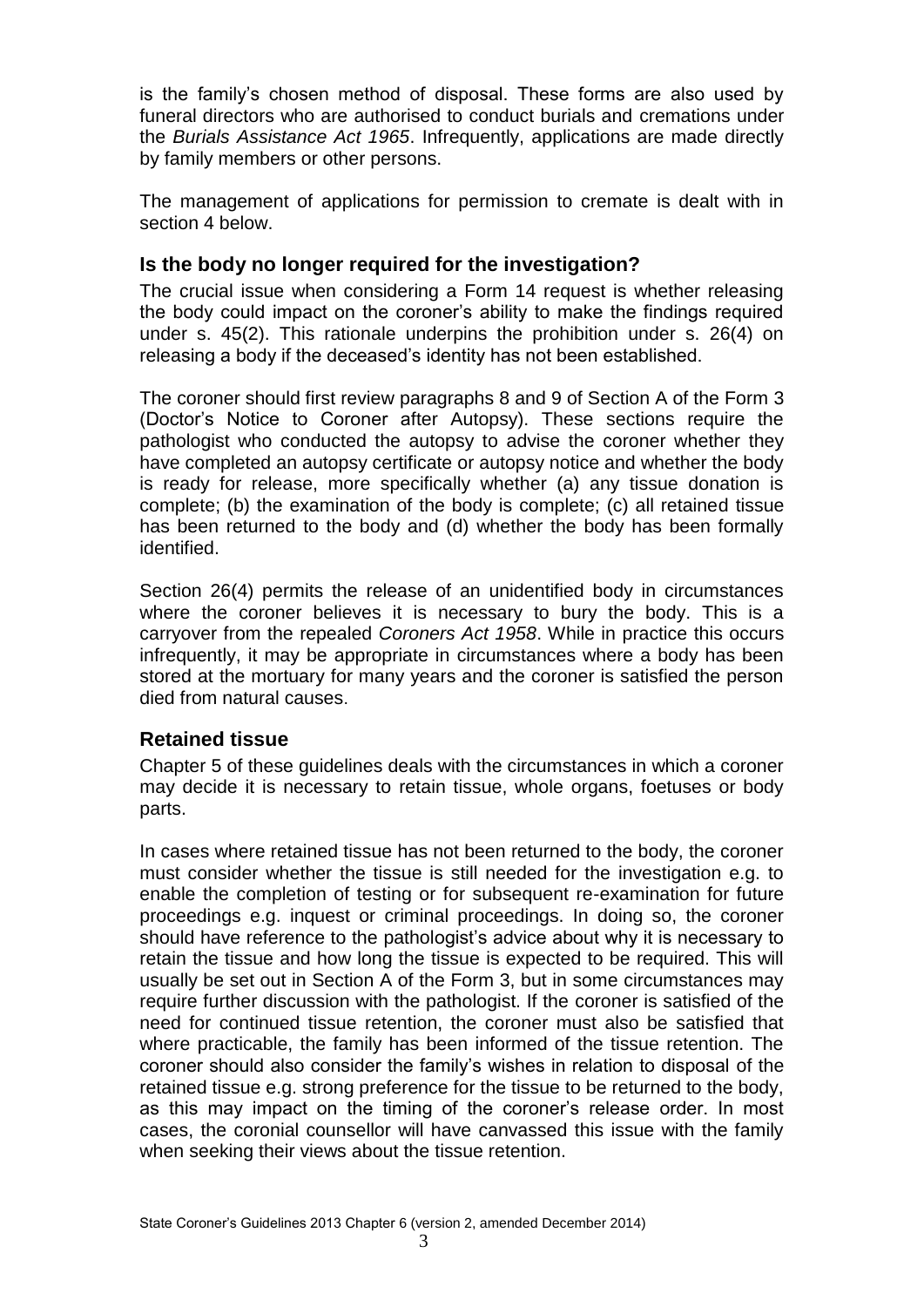If the coroner is not satisfied the tissue retention is necessary for the investigation of the death, the coroner should order return of the tissue to the body prior to its release.

#### <span id="page-3-0"></span>**Consideration of who is seeking the release order**

The Act does not prescribe the persons to whom a body may be released.

In practice, the funeral director's request will generally identify the person on whose behalf the release is sought. Generally this will be a family member, but not necessarily the family member who is mentioned in the Form 1 ('the nominated family member'). In the vast majority of cases the family is acting collectively in arranging the funeral. However, occasionally the family is in dispute about who is entitled to make the funeral arrangements. The release of the body to someone other than the nominated family member can exacerbate the dispute.

There are some factual situations that are suggestive of a family dispute and these cases warrant some form of vetting before the body is released to someone other than the nominated family member. The following is a nonexhaustive list of circumstances in which further vetting should be undertaken:

- the coronial file contains evidence of a family dispute e.g. in the Form 1 summary or advice from the coronial counsellor
- the release request is made by the wife/husband of the deceased but it is clear from the file there is a de facto spouse
- the application is made by an estranged de facto spouse
- the application is made by adult children or another family member who live in a different area to the deceased person and the nominated family member
- the deceased person is indigenous and the applicant lives in a difference community to the deceased person and the nominated family member.

Before ordering the release, it is prudent to check whether the applicant is a nominated family member. If the applicant is not a nominated family member, the coroner's clerk should make enquires to ascertain the relationship between the applicant and the nominated family member, e.g. the funeral director should be asked to confirm whether the applicant is making funeral arrangements on behalf of the family more generally, or if he or she is acting alone. If this confirmation is not forthcoming and the relationship is not otherwise apparent from the coronial file, the coroner should direct that contact be made with the nominated family member to confirm they are aware of, and/or have no concerns about the body being released to the applicant. The coroner's clerk should refer the outcomes of his or her enquiries to the coroner for consideration and decision.

The management of competing claims for possession of the body is dealt with in section 3 below.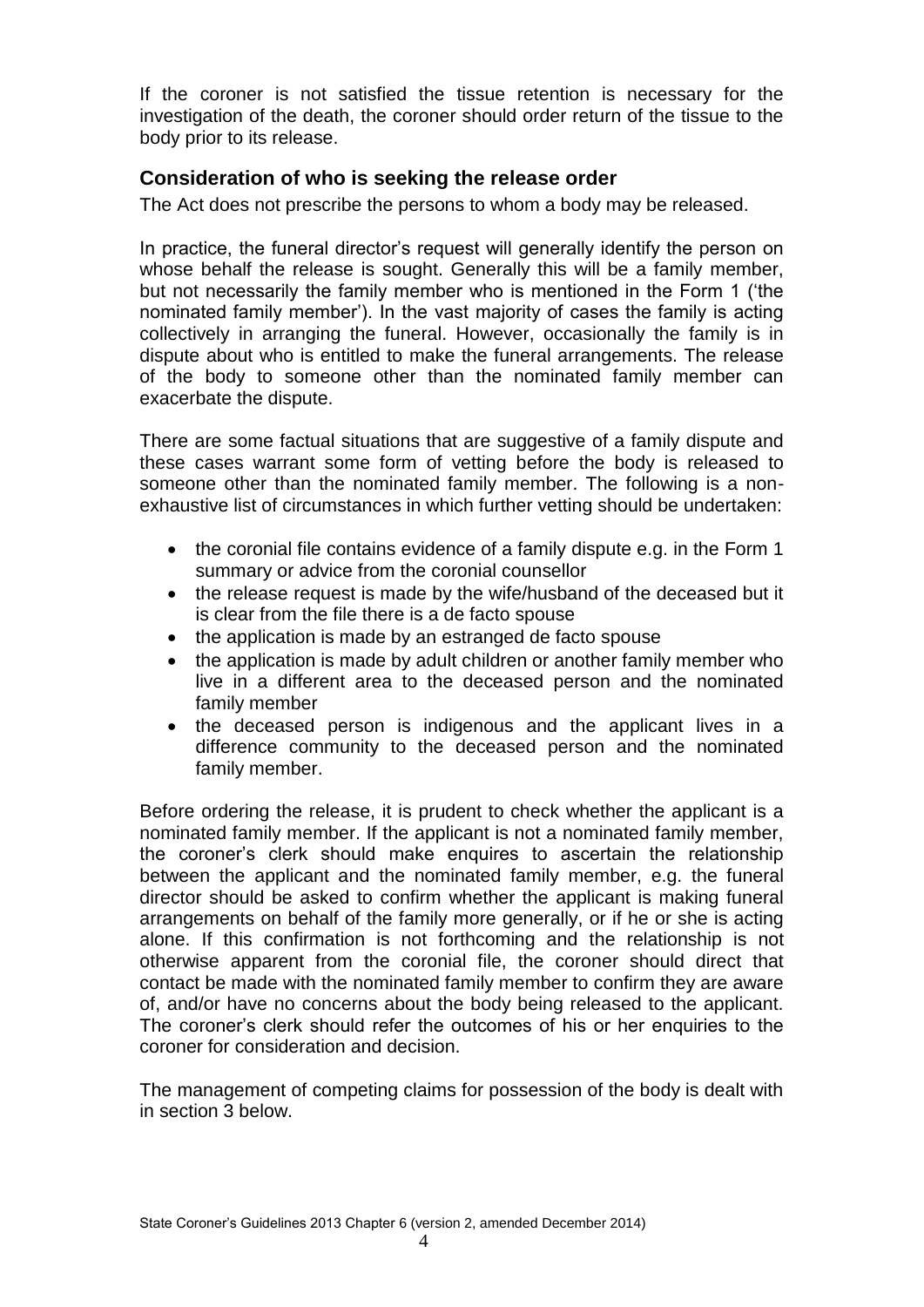#### <span id="page-4-0"></span>**Applicant for release is person who is, or may be, criminally responsible for the death**

There is presently no restriction at law on the right of a person who may have caused a deceased person's death to make decisions about disposal of the deceased person's body if they are entitled at common law to do so.

There has been little judicial consideration of this issue. The possibility that a disputant may have been implicated in the death was not a relevant consideration in either of the two recent cases where this issue has arisen.<sup>1</sup>

The Queensland Government is currently considering recommendations made by the Queensland Law Reform Commission to prohibit a person who is charged or convicted of the murder or manslaughter of a deceased person from exercising the right to control the disposal of the deceased person's body.

Unless and until the Government legislates on this issue, a coroner who receives a release request from a person who is suspected of having caused the death should consider taking steps to locate other family members who are willing and able to make arrangements for disposal of the body. Only if no other family member can be found, should the coroner order release of the body to the initial applicant in these circumstances.

#### <span id="page-4-1"></span>**Lawful disposal**

Burial as defined in the dictionary of the Act includes cremation or other lawful disposal, either in Queensland or elsewhere. This means the coroner can only release a body for disposal by lawful means.

In the vast majority of cases, the release request will be for a funeral director to collect the body from the mortuary for a traditional burial or cremation. There may be cases where a family member seeks to collect and transport the body themselves in order to minimise conveyance costs. In these cases, the person should be asked for clarification of their intentions regarding disposal of the body and if other than a traditional burial or cremation, they should be directed to contact the relevant local authority for advice about any state or local laws regarding disposal of human remains. The person should also be encouraged to contact the coronial counsellors who can facilitate advice about suitable arrangements and any necessary precautions e.g. infection control measures, for transporting the body.

A coroner should not order the release of a body if he or she is concerned about the lawfulness of the proposed method of disposal. In these rare cases, the coroner should engage the assistance of the coronial counsellors to clarify the person's intentions and to assist the person seeking release to obtain appropriate advice about lawful disposal options.

#### <span id="page-4-2"></span>**Infectious disease risk**

The order for release (Form 14) requires the coroner to indicate whether the deceased person presents an infection risk to persons transporting the body.

<sup>1</sup> <sup>1</sup> *Joseph v Dunn* (2007) 35 WAR 94; *AB v CD* [2007] NSWSC 1474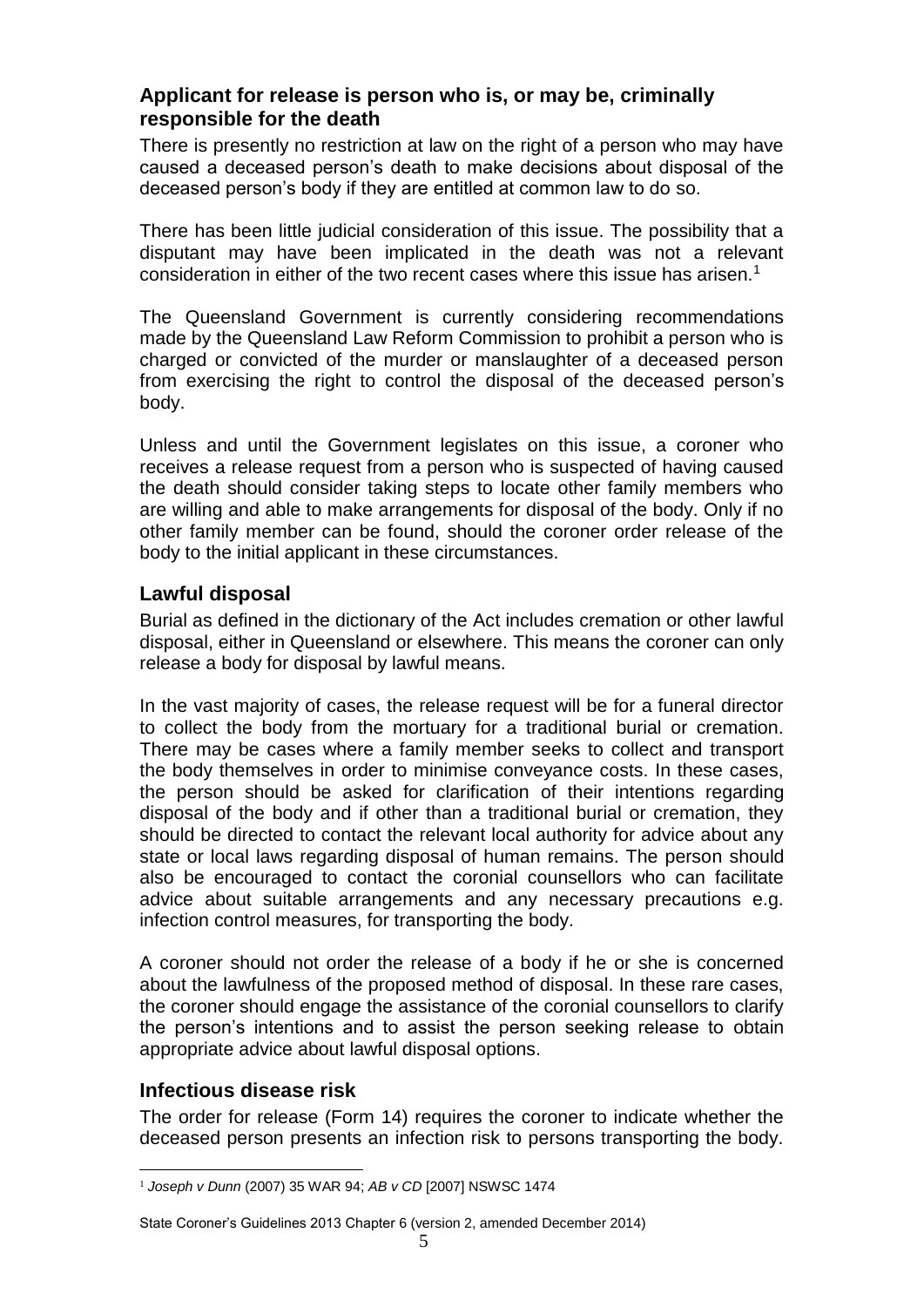The coroner should review paragraph 7 in section A of the Form 3 for information about the deceased person's infection risk status.

#### <span id="page-5-0"></span>**Cultural and religious considerations**

Coroners should always be mindful of cultural and religious considerations when considering a release request. For example, Jewish, Islamic, Taoist – Buddhist. Hmong and indigenous beliefs entail the need for speedy burial of the deceased.<sup>2</sup> In the vast majority of cases, the coroner will have already considered these issues in the context of objections to autopsy and tissue retention. Coronial counsellors should ensure the coroner is made aware of any cultural or religious issues that may impact on the timing of release and coroners should prioritise their consideration of the release request in these cases.

#### <span id="page-5-1"></span>**Release of body of deceased foreign national**

Coroners should always ensure timely and open communication with the family of a deceased foreign national about the timing of, and arrangements for, the release of their loved one's body. The coroner should engage the assistance of foreign consulates or embassies if there are difficulties communicating with the deceased person's family.

#### <span id="page-5-2"></span>**Release of indigenous burial remains**

Chapter 4.2 of these guidelines deals with how coroners should handle suspected indigenous burial remains.

In cases where the remains have been transported to Forensic and Scientific Services for testing and are subsequently determined to be indigenous burial remains, the coroner's investigation must stop. The coroner must then order release of the remains to the Minister responsible for the *Aboriginal Cultural Heritage Act 2003* and the *Torres Strait Islander Heritage Act 2003* as soon as practicable. Currently, that is the Minister for Aboriginal and Torres Strait Islander and Multicultural Affairs. Form 12 (Order for release of traditional burial remains) is to be used for this purpose.

## <span id="page-5-3"></span>**6.3 Management of competing claims for release of the body**

The Coroners Act does not expressly empower a coroner to make a decision about who is entitled to control the disposal of a deceased person's body once it is released. To date, the suggestion a coroner may have an implied power to do so because he or she is obliged to order release of the body for burial as soon as reasonably practicable has not been tested in Queensland, though this was questioned but not resolved by the Supreme Court in the 2012 matter of *Kontavainis-Hay v Hutton & Welch<sup>3</sup>* . In that matter, Douglas J indicated a preliminary view the decision was a matter for the Supreme Court, not the coroner.

In contrast, the Victorian Court of Appeal has held:

<sup>&</sup>lt;u>.</u> <sup>2</sup> Freckleton, I & Ranson, D, *Death Investigation and the Coroner's Inquest* (2006), p.372

<sup>3</sup> (Unreported, Supreme Court of Queensland, Douglas J, 12 November 2012)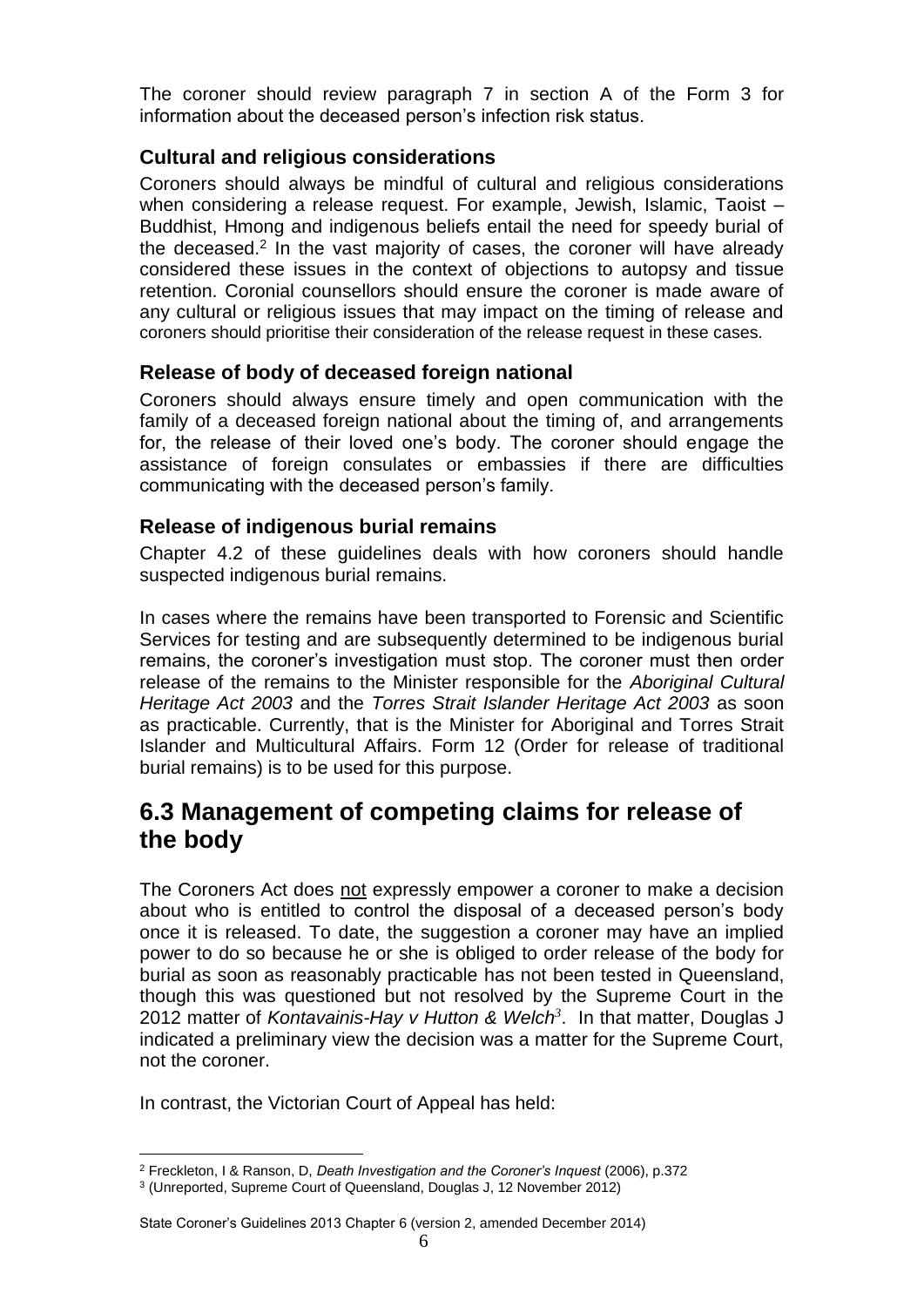*…Nevertheless, we are in no doubt that the Coroner does have the power to decide those questions if and when they arise. The duty to issue "as soon as reasonably possible' a certificate permitting one or other form of disposal of the body carries with it, by necessary implication, the power to decide questions as to where and by whom the disposal will be carried out. The existence of the implied power is essential to the effective discharge of the Coroner's functions. Moreover, to deny the coroner this implied power and require the issue to be litigated elsewhere would only prolong and exacerbate the distress which inevitably attends any such dispute*. 4

In Queensland, there is presently no statutory hierarchy of persons with the duty and the right to dispose of a deceased person's body. Subject to the operation of the *Cremations Act 2003* (discussed in section 4 below), disputes about the right to control disposal of a deceased person's body are determined by the application of common law principles.

The common law gives priority to the executor of the deceased person's estate or, if there is no will, to those in order of priority for applying for letters of administration (as set out in the *Uniform Civil Procedure Rules 1999<sup>5</sup> ).* In cases where there is a dispute between two or more equally entitled persons, the court will often give significant weight to the practicalities of disposal without unreasonable delay and may also take account of other considerations including:

• the deceased person's wishes,

<u>.</u>

- religious, cultural or spiritual factors;
- where the deceased lived and for how long prior to death,
- the strength of the deceased's association with particular people and places;
- the wishes of the deceased's children;
- the convenience of family members in visiting the deceased's final resting place;
- the closeness of the claimants' relationship with the deceased; and
- the '*sensitivity of the feelings of the various relatives and others who might have a claim to bury the deceased*'. 6

As at the time of issuing these guidelines, only eight cases involving disputes of this kind have been decided by the Supreme Court of Queensland over the last 25 years.<sup>7</sup>

State Coroner's Guidelines 2013 Chapter 6 (version 2, amended December 2014)

<sup>4</sup> *Gilliott v Woodlands* [2006] VSCA 46 at [20]; relied upon in *Ugle v Bowra & O'Dea & Anor* [2007] WASC 82

<sup>&</sup>lt;sup>5</sup> See Rule 610. It should be noted that a spouse for this purpose means a person who at the time of the deceased's death – (a) was the deceased's husband or wife; or (b) had been the deceased's de facto partner for a continuous period of at least 2 years ending on the deceased's death. This applies despite the *Acts Interpretation Act 1954*, section 32DA(6).

<sup>6</sup> See *Smith v Tamworth City Council* (1997) 41 NSLR 680. See also *Jones v Dodd* (1999) 73 SASR 328 at 336-7 [51]-[56] where Perry J opined '..*the proper approach in cases such as this is to have regard to the practical circumstances, which will vary considerably between cases, and the need to have regard to the sensitivity of the feelings of the various relatives and others who might have a claim to bury the deceased, bearing in mind also any religious, cultural or spiritual matters which might touch upon the question. In my opinion, proper respect and decency compel the courts to have some regard to what Martin J there refers to as 'spiritual or cultural values', even if the evidence as to the relevance of such considerations in a particular case may be conflicting. This is not to say that the Court should have regard to expressions of pure emotion or arbitrary expressions of preference.*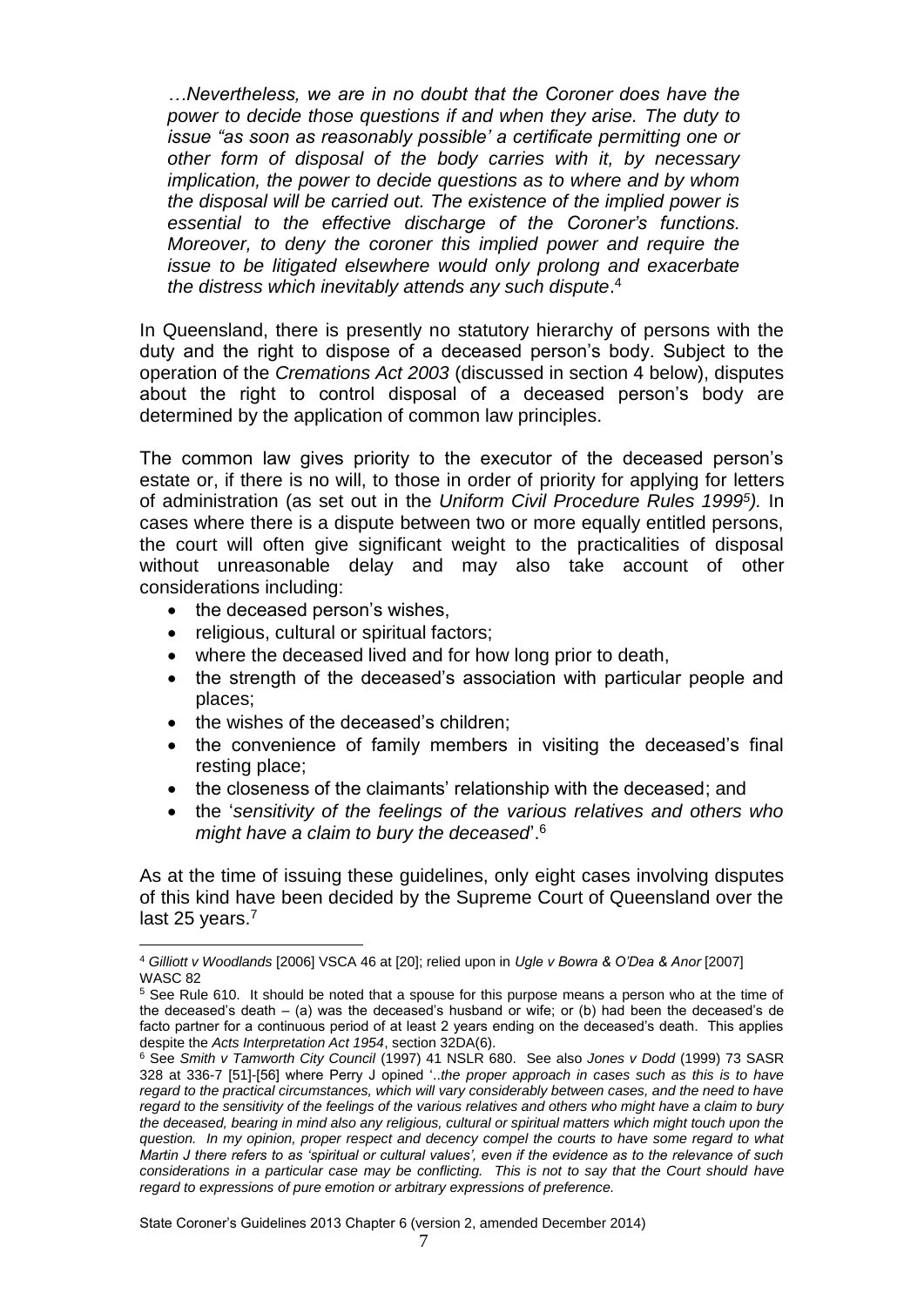The Queensland Law Reform Commission's report '*A Review of the Law in Relation to Final Disposal of a Deceased Person's Body*' contains a detailed discussion of the law in this regard. $8$  Its recommendations include a proposal to establish a legislative scheme to determine who is entitled to make decisions about the disposal of a deceased person's body – the proposed scheme involves a statutory hierarchy and retains the Supreme Court's jurisdiction to resolve disputes. The Queensland Government is currently considering these recommendations.

#### <span id="page-7-0"></span>*In principle*

The approach to be taken where there is no executor and there is a dispute between competing family members was outlined by Byrne J in *Threfall v Threfall & Anor* [2009] VSC 283. The coroner should first determine who has priority in terms of entitlement to a grant of letters of administration. The body should be released to that person unless the circumstances show this is not appropriate. The coroner should make a practical decision having regard to the competing relationships of the claimants and to any social, cultural and practical considerations and also having regard to the requirement the body be disposed of without unnecessary delay.

#### <span id="page-7-1"></span>*In practice*

<u>.</u>

From time to time, a coroner will be made aware of a dispute among family members about how and where a deceased person's body is to be disposed of. For example, disputes can arise between estranged parents of a deceased child or between a subsequent spouse and children from a previous relationship. This situation can culminate in the coroner receiving more than one release request in relation to a deceased person.

Pending resolution by a higher court of the issue whether the coroner has implied power to resolve disputes about the disposal of the body, the coroner should make an administrative decision based on the principles outlined above. Before doing so, the coroner should refer the competing claimants to mediation to see if agreement can be reached. The Coronial Counselling Service may be able to assist in appropriate cases. If the coronial counsellors are unable to facilitate agreement, then the claimants should be given information about other dispute resolution options available to them, such as the Dispute Resolution Centre, or where the deceased person is indigenous, ATSILS or a relevant Community Justice Group. The coroner should be advised of the outcome of mediation but should not be advised about the issues discussed during mediation.

State Coroner's Guidelines 2013 Chapter 6 (version 2, amended December 2014)

<sup>7</sup> *Re Dempsey* (Unreported, Surpeme Court of Queensland, Ambrose J, 7 August 1987); *Reid v Crimp* [2004] QCS 304; *Doherty v Doherty* [2006] 2 Qd R 257; *Savage v Nakachi* (Unreported, Supreme Court of Queensland, Byrne SJA, 10 March 2009); *Liston v Pierpoint* (Unreported, Supreme Court of Queensland, Douglas J, 15 July 2009); *Re Schubert* (Unreported, Supreme Court of Queensland, Byrne SJA, 5 November 2010); *Frith v Schubert & Anor* [2010] QSC 444 (26 November 2010); *Kontavainis-Hay v Hutton & Welch* (Unreported, Supreme Court of Queensland, Douglas J, 12 November 2012); *Laing v Laing* [2014] QSC 194; *Logan v Waho* (Unreported, Supreme Court of Queensland, Wilson J, 4 December 2014)

<sup>8</sup> QLRC, *A Review of the Law in Relation to Final Disposal of a Deceased Person's Body* (2011) [www.qlrc.qld.gov.au/reports/r69.pdf](http://www.qlrc.qld.gov.au/reports/r69.pdf)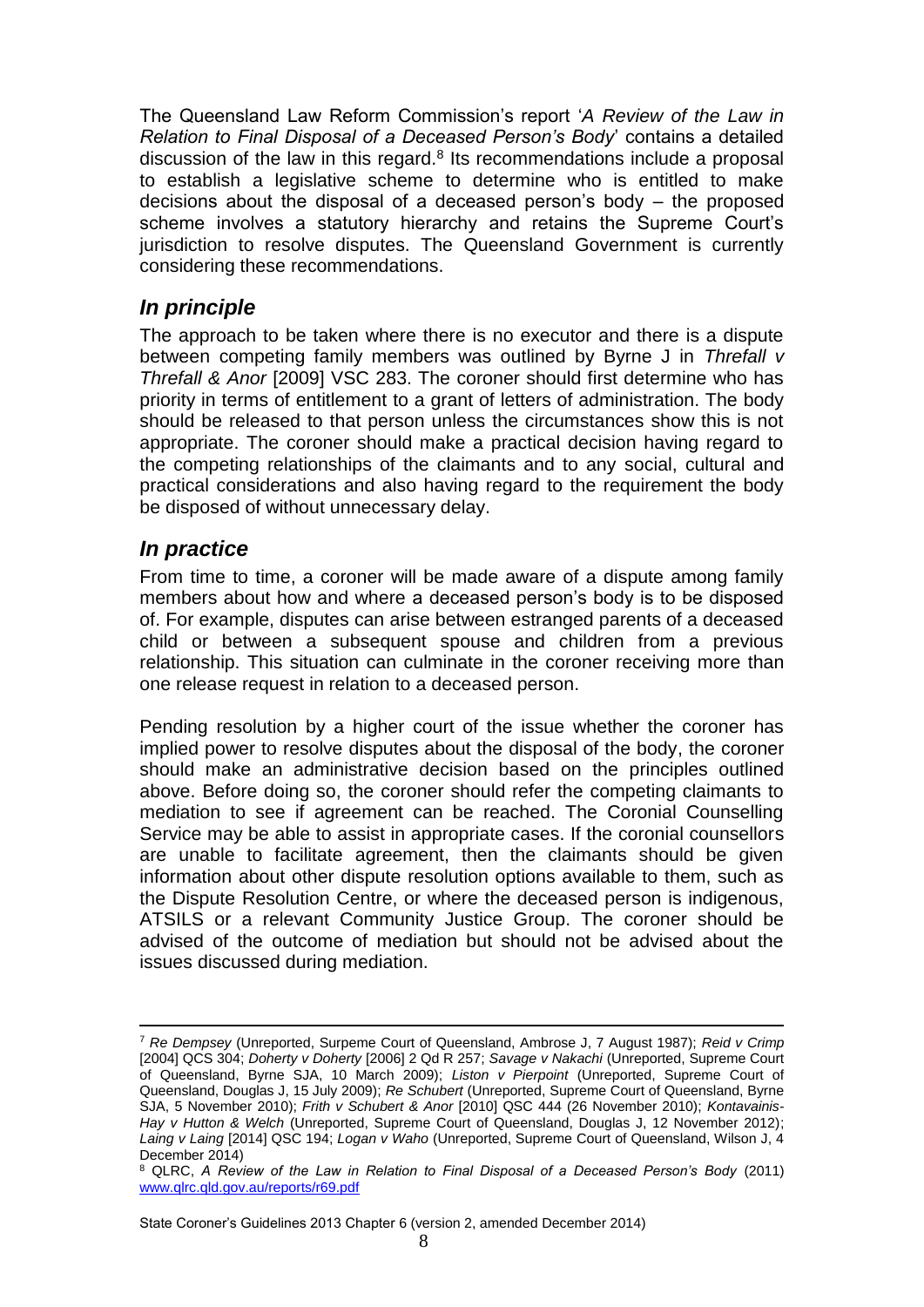If a mediated agreement is not achieved, the coroner should proceed to make an administrative decision about the release of the body. The coroner should seek submissions from each of the claimants and then give written reasons why the coroner intends to release the body to one claimant over another. The competing claimants should be allowed time to approach the Supreme Court for an urgent order before the body is actually released in accordance with the coroner's administrative decision.

## <span id="page-8-0"></span>**6.4 Issue of permission for cremation**

## <span id="page-8-1"></span>*Legislation*

Cremations Act Sections 5, 6, 8, 9, 10,12

## <span id="page-8-2"></span>*In principle*

A coroner, who orders the release of a body for cremation, may only give permission for the body to be cremated if satisfied the body does not pose a cremation risk and there are no known objections to the cremation.

## <span id="page-8-3"></span>*In practice*

The *Cremations Act 2003* operates to ensure the body of a person whose death is reportable is not cremated without discovery and also to reduce the incidence of harm to crematorium workers from cremation risks, such as cardiac pacemakers. The Cremations Act facilitates this by preventing a body from being cremated unless permission is given by a coroner or an independent doctor.

When a request is made to a coroner for release of a body for cremation, the request must be accompanied by a Cremations Act Form 1 (Application for Permission to Cremate).

A copy of the application and the coroner's permission to cremate must be kept on the coronial file.

## <span id="page-8-4"></span>**Standing of applicant**

When considering a cremation application, the coroner should satisfy himself or herself of the applicant's standing to make the application. Under s. 6 of the Cremations Act, the application can only be made by or on behalf of the deceased person's close relative (spouse, adult child or parent), personal representative or another adult who has a satisfactory reason for making the application. If the applicant's relationship to the deceased person is unclear, the coroner should take steps to clarify this e.g. by seeking written confirmation from the funeral director or reviewing information contained in the coronial file.

## <span id="page-8-5"></span>**Cremation risk**

The coroner must also be satisfied the body does not pose a cremation risk. The pathologist who performed the autopsy is required to advise the coroner whether there is a pacemaker, radioactive implant or other implanted device in the body that would pose a cremation risk. This notification is made in